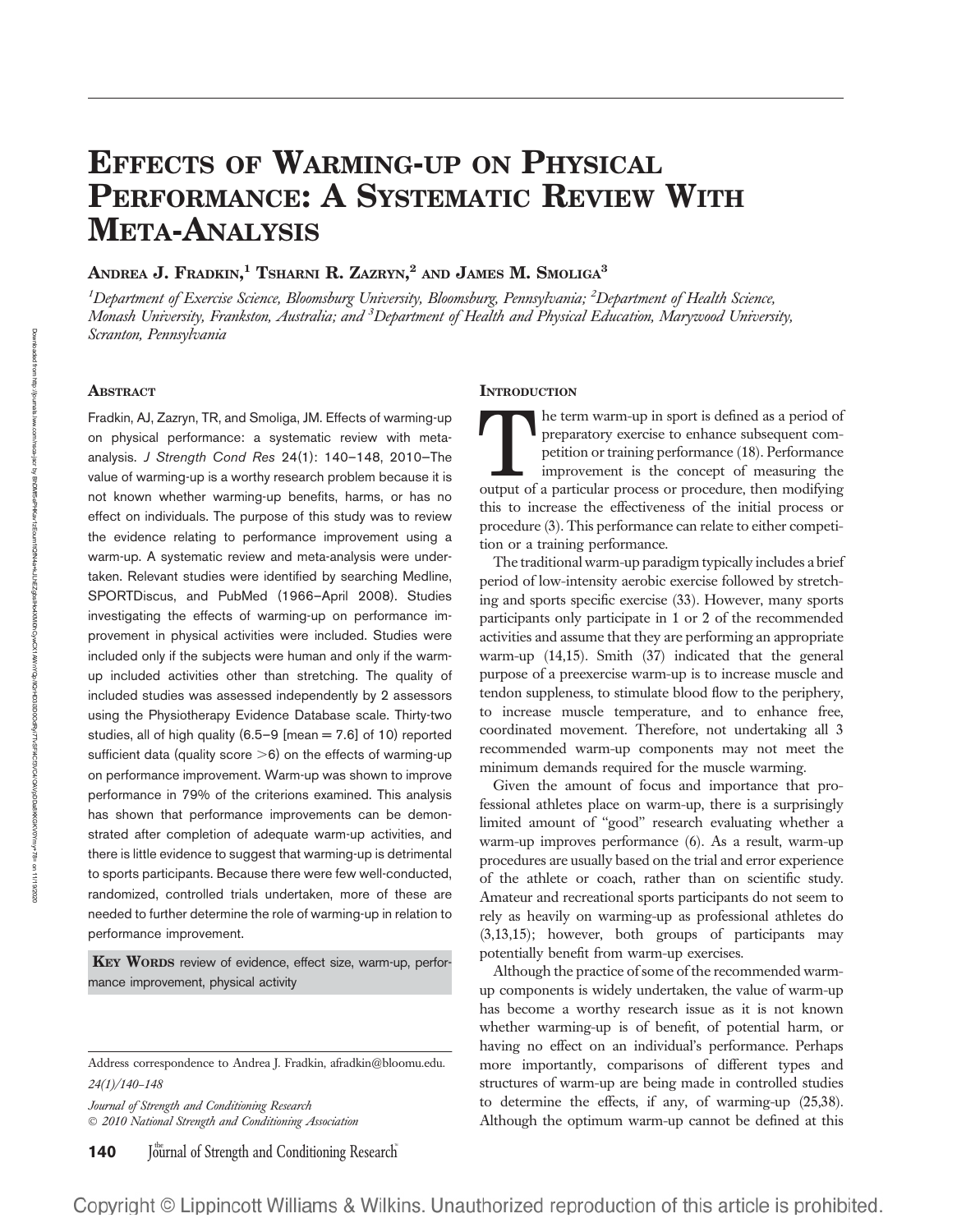time, the influence of warm-up on subsequent performance has been investigated since the 1930s (35).

Summarizing the findings of the many warm-up studies conducted over the years is difficult. Many of the earlier studies were poorly controlled, contained few study participants and often omitted statistical analyses. Furthermore, over the years, warm-up protocols consisting of different types (e.g., active, passive, and specific) and structures (e.g., varied intensity, duration, and recovery) have been used. Finally, although many studies have investigated the physiological or psychological responses to warm-up, relatively few studies have reported changes in actual training or competition performance after warm-up.



Figure 1. Bland and Altman plot highlighting the agreement between the 2 reviewers.

This systematic review and meta-analysis synthesizes research findings on the effects of warm-up on performance during physical activity.

#### **METHODS**

## Inclusion and Exclusion Criteria

This review integrated studies that examined the results of warming-up on performance during physical activities. Studies were included only if the subjects were human, the outcome measure was an actual sporting or physical activity performance, and only if the study incorporated at least 2 components of a warm-up, not merely stretching. Studies reported in languages other than English were not included because translations were not accessible.

#### Search Strategy

Relevant studies were identified by searching Medline (1966– April 2008), SPORTDiscus (1966–April 2008), and PubMed (1966–April 2008). The databases were searched for the terms "warm-up," "warm up," "warmup," "warming-up," "warming up," "exercise," and "prior exercise." These terms were then combined with ''performance improvement'' and ''improved performance.'' Reference lists of reviews and retrieved studies were checked for additional studies until no additional studies were evident.

The titles and abstracts of all reviewed articles were read, and those clearly not relevant, or those not meeting the inclusion criteria were eliminated. Full copies of all the remaining studies were obtained and scored on the PEDro (Physiotherapy Evidence Database) scale.

#### Assessment of Study Quality

Methodological quality was calculated with the PEDro scale, which is based on the Delphi list (41). A score of 10 is derived for every study from the number of criterion satisfied (footnote in Table 2 provides a concise explanation of criterion). The higher the score achieved, the better the quality of evidence. If the study did not clearly state that a criterion was met, it was scored as not satisfying the criterion.

The quality of included studies was calculated separately by 2 appraisers. If the 2 independent assessments varied by more than 1 point, another assessment was undertaken by a third assessor. All studies with a PEDro score of 6 or lower were excluded from final inclusion. This cutoff point is considered the minimum standard for inclusion on a 10-scale criterion (41). Figure 1 highlights the interrater agreement in a Bland and Altman plot. The numbers on the graph represent the number of studies that fell on the exact same position. For example, the number 4 next to the first point shows that there were 4 studies that had a mean rating of 6.5 with a zero difference between reviewers. Therefore, this figure shows that there was a very high level of agreement between the 2 reviewers.

#### Meta-analysis

The results of the included studies were all recalculated to determine the percentage increases or decreases in physical performance after each warm-up protocol was undertaken. This then allowed comparisons of different warm-up protocols over different sporting and physical activities to be undertaken.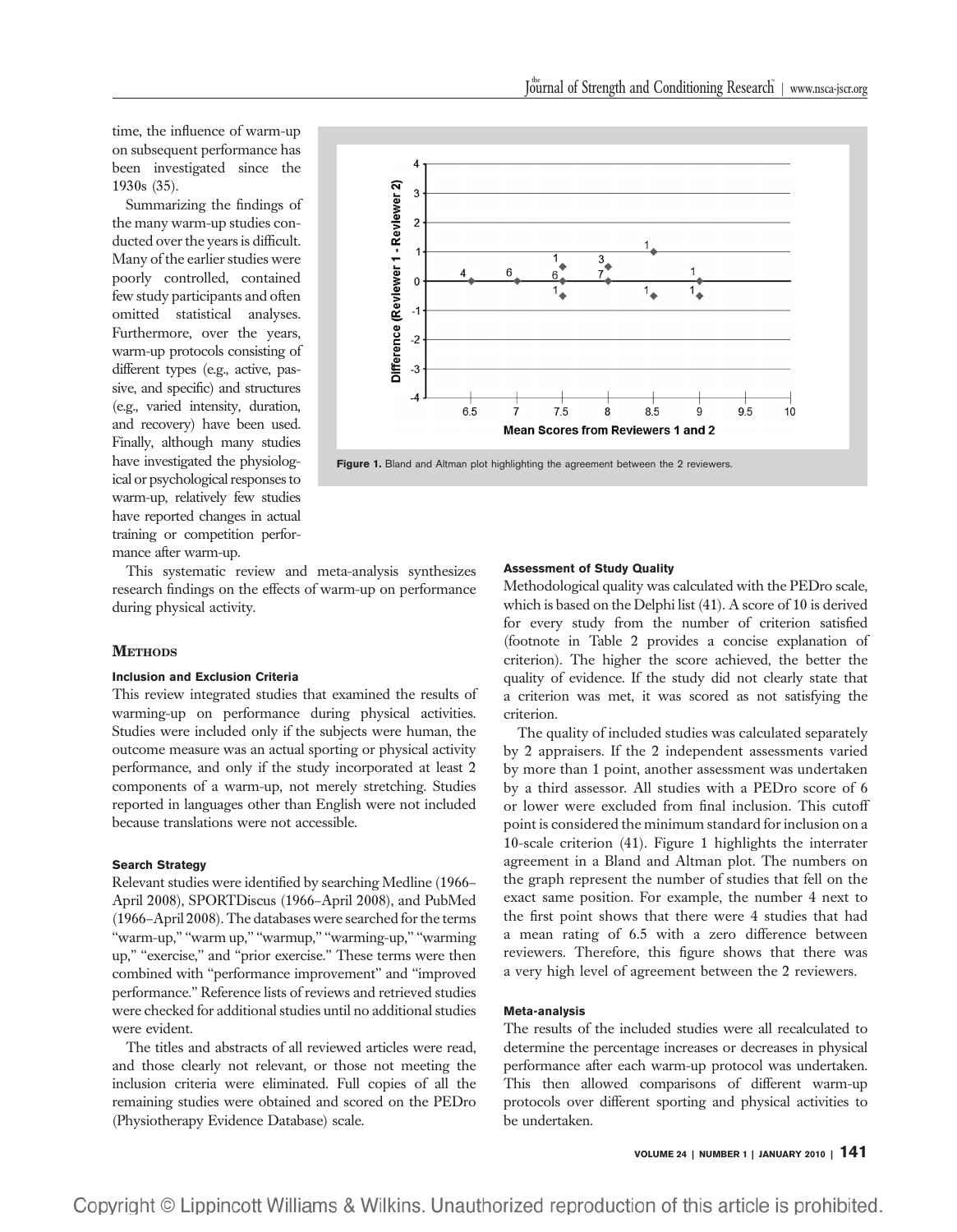TABLE 1. Summary of the methodology of studies investigating warm-up as a performance improvement measure for physical activity.\*

| Study                                        | Design       | Participants         | Warm-up                                                                                                                                                                                                  | Performance task                                                 |  |  |
|----------------------------------------------|--------------|----------------------|----------------------------------------------------------------------------------------------------------------------------------------------------------------------------------------------------------|------------------------------------------------------------------|--|--|
| Andzel, 1978                                 | Crossover    | 20 women             | 6 min jog (140 b·min <sup>-1</sup> ) 30 s rest† $\ddagger$<br>6 min jog (140 b·min <sup>-1</sup> ) 60 s rest† $\ddagger$<br>6 min jog (140 b·min <sup>-1</sup> ) 90 s rest† $\ddagger$                   | Run                                                              |  |  |
| Andzel and Gutin,<br>1976                    | <b>RCT</b>   | 12 women             | 6 min $log(140 b·min^{-1}) 120 s rest$ ;<br>1 min bench steps $(140 b·min^{-1})$<br>no rest†‡<br>1 min bench steps $(140 b·min^{-1})$<br>$30$ s rest† $\ddagger$<br>1 min bench steps $(140 b·min^{-1})$ | Stepping (bench)                                                 |  |  |
| Bobo, 1999                                   | Crossover    | Swimmers             | 60 s rest $\uparrow\updownarrow$<br>Static stretch and 800 yd swim†‡§<br>Static stretch and 3 sets 6 reps bench<br>press 50% RMS                                                                         | 100 yd swim                                                      |  |  |
| <b>Bonner, 1974</b>                          | <b>RCT</b>   | 60 men               | Cycle†‡                                                                                                                                                                                                  | Cycle                                                            |  |  |
| Bradley et al.,<br>2007                      | Crossover    | 18 men               | 5 min cycle (120 W) and static stretch†§<br>5 min cycle (120 W) and ballistic stretch†§<br>5 min cycle (120 W) and PNF stretch†§                                                                         | Vertical jump                                                    |  |  |
| Burkett et al.,<br>2005                      | Crossover    | 29 men               | 5 vertical jumps‡<br>5 weighted vertical jumps (10% BW):                                                                                                                                                 | Vertical jump                                                    |  |  |
| Burnley et al.,<br>2005                      | Crossover    | 12 people            | 6 min heavy cycle†‡<br>10 min moderate cycle†‡<br>30 sprint cycle $\ddagger$                                                                                                                             | 7 min cycle                                                      |  |  |
| Church et al.,<br>2001                       | Crossover    | 40 women             | Body weight circuit and static stretch†§<br>Body weight circuit and PNF stretch†§                                                                                                                        | Vertical jump                                                    |  |  |
| Faigenbaum et al., Crossover<br>2005         |              | 34 girls,<br>36 boys | 10 min callisthenics†<br>10 min callisthenics and 3 drop jumps†                                                                                                                                          | Vertical jump,<br>long jump,<br>shuttle run                      |  |  |
| Faigenbaum et al., Crossover<br>2006         |              | 18 girls             | 5 min jog and dynamic stretch†§<br>5 min jog and weighted dynamic stretch<br>$(2\%$ BW) $\dagger$ §                                                                                                      | Vertical jump,<br>long jump,<br>medicine ball<br>toss, 10 yd run |  |  |
| Fradkin et al.,<br>2004                      | Case control | 20 men               | Aerobic exercise, static stretch, and<br>air swings†‡§                                                                                                                                                   | Golf club head<br>speed                                          |  |  |
| Hajoglou et al.,<br>2005                     | Crossover    | 31 people            | 15 min cycle (70% max)†‡<br>15 min cycle (70% max) & 5 min<br>90% max†‡                                                                                                                                  | 3 km cycle                                                       |  |  |
| Koch et al.,<br>2003                         | Crossover    | 16 men,              | 1 set 3 reps 50, 75, 87.5% RM squats<br>16 women 1 set 3 reps 20, 30, 40% RM speed<br>squats†                                                                                                            | Standing broad<br>jump                                           |  |  |
| Mangus et al.,<br>2006                       | Crossover    | 10 men               | Quarter squat 90% RM<br>Half squat 90% RM                                                                                                                                                                | Vertical jump                                                    |  |  |
| Mathews and<br>Snyder, 1959                  | Pre/post     | 50 men               | 440 yd jog and walk, and callisthenic<br>exercises†‡                                                                                                                                                     | Run 402 m                                                        |  |  |
| McBride et al.,<br>2005                      | Crossover    | 15 men               | 1 set 3 reps squat 90% RM<br>1 set 3 reps loaded jump 30% RM                                                                                                                                             | 40 m dash                                                        |  |  |
| McMillian et al.,<br>2006                    | Crossover    | 16 men,              | Calisthenics and dynamic stretch†§<br>14 women Static stretch and agility run and<br>medicine ball throw: §                                                                                              | 5-step jump, agility,<br>medicine ball<br>throw                  |  |  |
| Michael et al.,<br>1957                      | Crossover    | 77 men               | 5 min Softball throw#<br>5 min callisthenics and sprint†                                                                                                                                                 | Softball throw                                                   |  |  |
| Pacheco, 1957                                | Crossover    | 10 men               | 3 min lunges†<br>3 min jog on spot†<br>3 min deep knee bends†                                                                                                                                            | <b>Run 55 m</b>                                                  |  |  |
| Pacheco, 1959<br>Power et al., 2004 Pre/post | Crossover    | 166 girls<br>12 men  | 3 min run†<br>5 min cycle (70 rpm) and static stretch†§                                                                                                                                                  | Vertical jump<br>Vertical jump                                   |  |  |
|                                              |              |                      |                                                                                                                                                                                                          | (Continued on next page)                                         |  |  |

142 Journal of Strength and Conditioning Research

Copyright © Lippincott Williams & Wilkins. Unauthorized reproduction of this article is prohibited.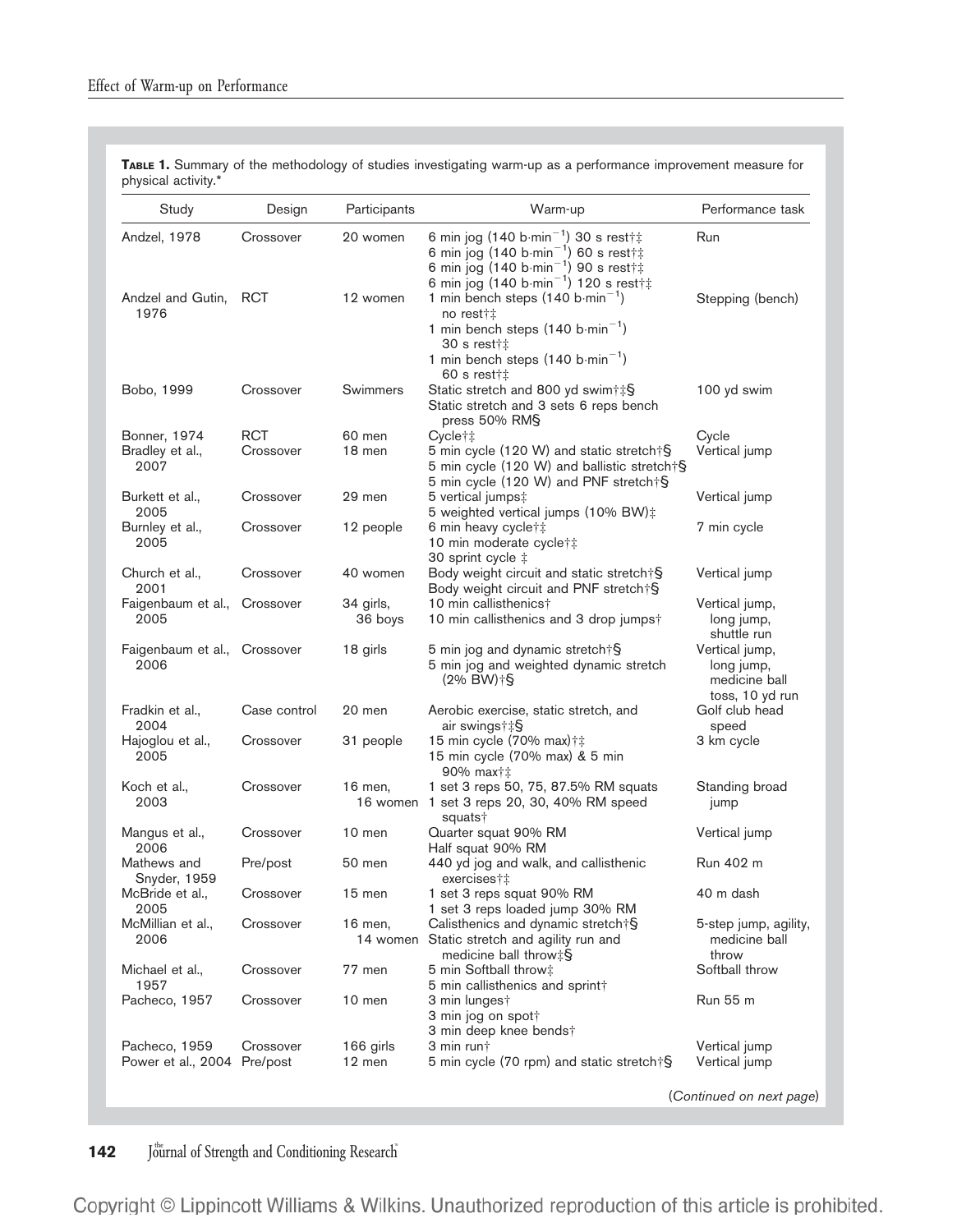| Richards, 1968                   | Crossover       | 80 women          | 2 min stool stepping (25 steps min <sup>-1</sup> ) <sup>†</sup><br>4 min stool stepping $(25 \text{ steps} \cdot \text{min}^{-1})$<br>6 min stool stepping $(25 \text{ steps min}^{-1})$ † | Vertical jump                                                |
|----------------------------------|-----------------|-------------------|--------------------------------------------------------------------------------------------------------------------------------------------------------------------------------------------|--------------------------------------------------------------|
| Richendollar et al., RCT<br>2006 |                 | 24 men            | 3 min jog, 3 min static stretch and<br>10 vertical jumps + \$                                                                                                                              | Vertical jump,<br>shuttle run,<br>40 yd run                  |
| Rochelle et al.,<br>1960         | Crossover       | 46 men            | 5 min softball throw:                                                                                                                                                                      | Softball throw                                               |
| Romney and<br>Nethery,<br>1993   | Crossover       | 8 women,<br>4 men | 5 min swim†‡<br>5 min rope jump and $10 \times 15$ s<br>callisthenics <sup>+</sup>                                                                                                         | 100 yd swim                                                  |
| Scott and<br>Docherty,<br>2004   | Crossover       | $19$ men          | 5 min cycle and 5 min static stretch†§                                                                                                                                                     | Vertical jump,<br>horizontal jump                            |
| Skubic and<br>Hodgkins,<br>1957  | Crossover       | 8 women           | 12 jumping jacks†<br>Related warm-up‡                                                                                                                                                      | Cycle 160 m,<br>softball throw.<br>basketball<br>free throws |
| Stewart and<br>Sleivert,<br>1998 | Crossover       | 9 men             | 15 min run 60%†‡<br>15 min run 70%†‡<br>15 min run 80%+±                                                                                                                                   | Run                                                          |
| Thompsen et al.,<br>2007         | Crossover       | 16 women          | 10 min callisthenics <sup>†</sup><br>10 min weighted callisthenics (10% BW);                                                                                                               | Vertical jump,<br>long jump                                  |
| Thompson,<br>1958                | Crossover       | 34 men            | Swim†‡                                                                                                                                                                                     | 30 yd swim,<br>5 min swim                                    |
|                                  | Crossover       | $26$ men          | Calisthenics <sup>†</sup>                                                                                                                                                                  | 30 yd swim,<br>5 min swim                                    |
|                                  | Pre/post        | 20 men            | 20 free throws:                                                                                                                                                                            | <b>Basketball</b> free<br>throws                             |
|                                  | Pre/post        | 56 people         | 1 round of bowling‡                                                                                                                                                                        | <b>Bowling</b>                                               |
|                                  | Pre/post        | 20 men            | Calisthenics <sup>+</sup>                                                                                                                                                                  | Leg strength                                                 |
| <b>Witte, 1962</b>               | Cross sectional | 56 girls          | 10 jumping jacks and 10 lap run†<br>20 jumping jacks and 20 lap run†<br>5 jumping jacks and 5 lap run†                                                                                     | Softball throw                                               |
| Young et al.,<br>2004            | Crossover       | $16$ men          | 5 min run (10 km $\cdot$ hr $^{-1}$ ), 3 static<br>stretches†§                                                                                                                             | Kick speed at<br>impact                                      |

\*RM = repetition maximum; BW = body weight; reps = repetitions; RCT = randomized controlled trial; PNF = proprioceptive neuromuscular facilitation.

†Aerobic exercise.

‡Activity similar to actual event.

§Stretching.

## **RESULTS**

## Search Results

Initially, 2,355 studies were identified in the initial search. After reading the abstracts and titles of all of the studies, 1,841 studies were excluded. A further 47 studies were excluded because they were studies performed on animals, 295 studies were excluded because they were review articles, 62 studies were excluded because they did not deal with an actual physical performance improvement, and a further 56 studies were excluded because they only investigated stretching. Finally, 22 studies that scored 6 or below on the PEDro analysis were also eliminated. There were 32 studies remaining from the initial analysis.

Table 1 shows the characteristics of the 32 studies identified that investigated the effects of warming-up in humans on performance improvement in physical activity.

#### Methodological Quality of Included Studies

The methodological quality of the final included studies was high (Table 2). The range of quality scores was 6.5–9 (mean = 7.6) of 10. Not all criteria on the PEDro scale were satisfied in these studies.

#### Effect of Warm-up on Performance Improvement

Based on the included studies, 92 different combinations of warm-up and criterion tasks were assessed to determine the effectiveness of each in improving actual sporting performance. The majority of these showed that performance was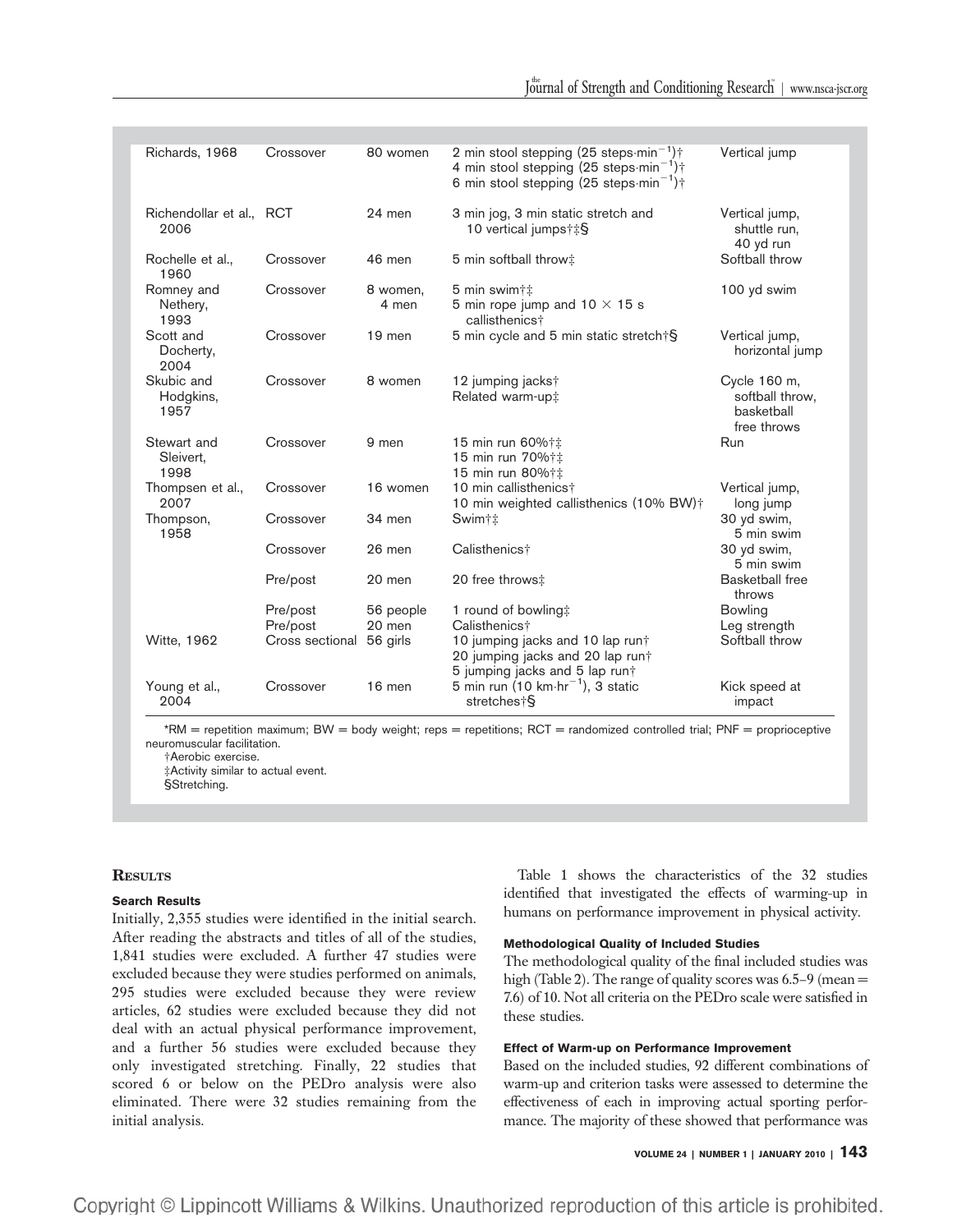

# **144** Journal of Strength and Conditioning Research

Copyright © Lippincott Williams & Wilkins. Unauthorized reproduction of this article is prohibited.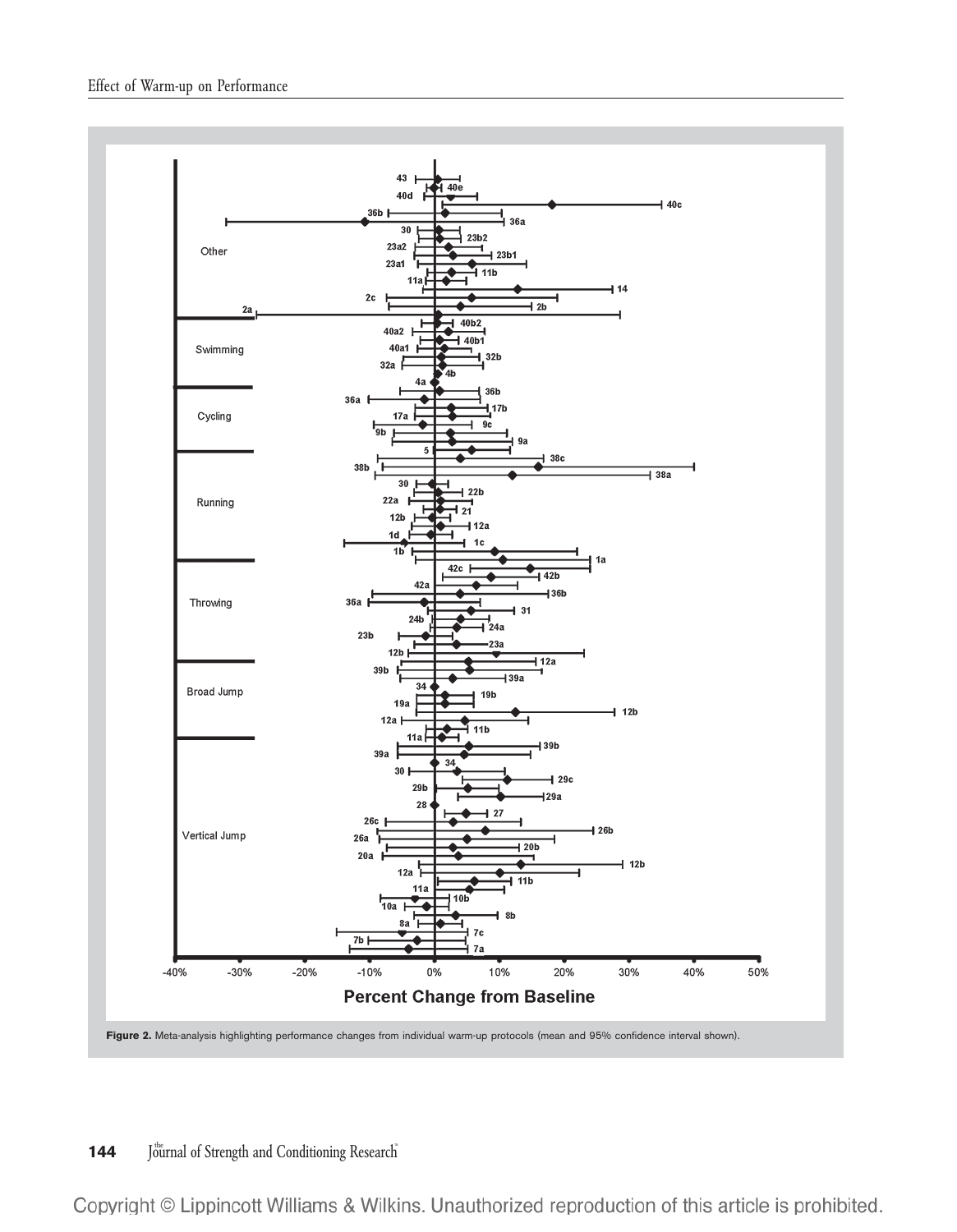|                            | Scores on PEDro Scale* |                |                          |                          |                          |     |                          |                          |                          |           |                       |
|----------------------------|------------------------|----------------|--------------------------|--------------------------|--------------------------|-----|--------------------------|--------------------------|--------------------------|-----------|-----------------------|
| Study                      | $\mathbf{1}$           | $\overline{2}$ | 3                        | $\overline{4}$           | 5                        | 6   | 7                        | 8                        | 9                        | 10        | Total/10 <sup>+</sup> |
| Andzel, 1978               |                        | $+$            | $+$                      | $\overline{\phantom{0}}$ | $+$                      | $+$ | $\ddot{}$                | $\ddot{}$                | 1/2                      | $+$       | 7.5                   |
| Andzel and Gutin, 1976     |                        | $+$            | $\ddot{}$                |                          | $+$                      | 1/2 | $+$                      | $\ddot{}$                | 1/2                      | $\ddot{}$ | 7                     |
| Bobo, 1999                 | $\pm$                  | $+$            | $\overline{\phantom{0}}$ |                          | $+$                      | $+$ | $+$                      | $+$                      | $+$                      | $\ddot{}$ | 8                     |
| <b>Bonner, 1974</b>        | $\pm$                  | $+$            | 1/2                      | 1/2                      | $+$                      | $+$ | $\overline{\phantom{0}}$ | $+$                      | 1/2                      | $\ddot{}$ | 7.5                   |
| Bradley et al., 2007       | $\pm$                  | $+$            | $+$                      | $\overline{\phantom{0}}$ | $+$                      | $+$ | 1/2                      | $+$                      | $+$                      | $\ddot{}$ | 8.5                   |
| Burkett et al., 2005       | $\ddot{}$              | $\ddot{}$      | $\ddot{}$                |                          | $+$                      | $+$ | $+$                      | $\ddot{}$                | $+$                      | $\ddot{}$ | 9                     |
| Burnley et al., 2005       |                        | $\ddot{}$      | $\ddot{}$                |                          | $+$                      | $+$ | 1/2                      | $\ddot{}$                | $+$                      | $+$       | 7.5                   |
| Church et al., 2001        | $\ddot{}$              | $+$            | $\overline{+}$           |                          | $\overline{\phantom{0}}$ | $+$ | 1/2                      | $+$                      | 1/2                      | 1/2       | 6.5                   |
| Faigenbaum, 2005           | $\pm$                  | $+$            | $\ddot{}$                |                          |                          | $+$ | $+$                      | $\ddot{}$                | 1/2                      | $+$       | 7.5                   |
| Faigenbaum, 2006           | $\ddot{}$              | $+$            | $\ddot{}$                |                          |                          | $+$ | $+$                      | $\ddot{}$                | $+$                      | $\ddot{}$ | 8                     |
| Fradkin et al., 2004       |                        | 1/2            | $\ddot{}$                | 1/2                      | $+$                      | 1/2 | $+$                      | $\ddot{}$                | $+$                      | $\ddot{}$ | 7.5                   |
| Hajoglou et al., 2005      | $\pm$                  | $+$            | $+$                      | $\overline{\phantom{0}}$ |                          | $+$ | $+$                      | $\ddot{}$                | $+$                      | $\ddot{}$ | 8                     |
| Koch et al., 2003          | 1/2                    | $+$            | 1/2                      | $\overline{\phantom{0}}$ | $\overline{\phantom{0}}$ | $+$ | $+$                      | $+$                      | $+$                      | $\ddot{}$ | 7                     |
| Mangus et al., 2006        | $\ddot{}$              | $+$            | $+$                      |                          | $+$                      | 1/2 | $\ddot{}$                | $+$                      | $\overline{\phantom{0}}$ | $\ddot{}$ | 7.5                   |
| Mathews and Snyder, 1959   | $\frac{1}{2}$          | 1/2            | $\overline{+}$           | $\overline{\phantom{0}}$ | $+$                      | $+$ | $\ddot{}$                | $\overline{\phantom{0}}$ | $+$                      | $\ddot{}$ | 7                     |
| McBride et al., 2005       | $+$                    | $+$            | $\overline{+}$           |                          | $+$                      | $+$ | $\overline{\phantom{0}}$ | $\ddot{}$                | $+$                      | $\ddot{}$ | 8                     |
| McMillian et al., 2006     | $\pm$                  | $+$            | $\overline{+}$           |                          | $+$                      | $+$ | $+$                      |                          | $\overline{\phantom{0}}$ | $\ddot{}$ | $\overline{7}$        |
| Michael et al., 1957       | $\pm$                  | $+$            | $\overline{+}$           | $\overline{\phantom{0}}$ | $+$                      | $+$ | $\hbox{ }$               | $\ddot{}$                | $\pm$                    | $\ddot{}$ | 9                     |
| Pacheco, 1957              |                        | $+$            | $\overline{\phantom{0}}$ | $\overline{\phantom{0}}$ | $+$                      | $+$ | $\ddot{}$                | $+$                      | 1/2                      | $\ddot{}$ | 6.5                   |
| Pacheco, 1959              |                        | $+$            | $\mathrm{+}$             | 1/2                      | $+$                      | $+$ | $+$                      | $\ddot{}$                | $+$                      | $\,{}^+$  | 8                     |
| Power et al., 2004         |                        | $+$            | $\overline{+}$           | $\overline{\phantom{0}}$ | $+$                      | $+$ | 1/2                      | $+$                      | $+$                      | $\ddot{}$ | 7.5                   |
| Richards, 1968             |                        |                | $+$                      | 1/2                      | $+$                      | $+$ |                          | $+$                      | $+$                      | $\ddot{}$ | 6.5                   |
| Richendollar et al., 2006  | $+$                    | $\ddot{}$      | $\pm$                    | $\qquad \qquad -$        | $+$                      | $+$ | $\qquad \qquad -$        | $+$                      | $+$                      | $\ddot{}$ | 8                     |
| Rochelle et al., 1960      | 1/2                    |                | $+$                      | 1/2                      | $+$                      | $+$ | $\ddot{}$                | $+$                      | 1/2                      | $\pm$     | 7.5                   |
| Romney and Nethery, 1993   | $+$                    | $+$            | $+$                      |                          | $+$                      | 1/2 | 1/2                      | $+$                      | $+$                      | $\,{}^+$  | 8                     |
| Scott and Docherty, 2004   | $+$                    | $+$            | $\overline{+}$           | $\qquad \qquad -$        | $\overline{\phantom{0}}$ | $+$ | $\overline{\phantom{0}}$ | $+$                      | $+$                      | $\ddot{}$ | 7                     |
| Skubic and Hodgkins, 1957  |                        | $+$            | $\overline{\phantom{0}}$ | 1/2                      | $+$                      | $+$ | $\ddot{}$                | $+$                      | 1/2                      | $\ddot{}$ | 7                     |
| Stewart and Sleivert, 1998 | $\ddot{}$              |                | ┿                        | $\overline{\phantom{0}}$ | $+$                      | $+$ | $+$                      | $+$                      | $+$                      | $\,{}^+$  | 8                     |
| Thompsen et al., 2007      | $\pm$                  | $+$            | $+$                      | $\overline{\phantom{0}}$ | $\overline{\phantom{0}}$ | $+$ | $\ddot{}$                | $+$                      | $+$                      | $\ddot{}$ | 8                     |
| Thompson, 1958             | $\ddot{}$              | $\equiv$       | $+$                      |                          | $+$                      | $+$ | $+$                      | $+$                      | 1/2                      |           | 6.5                   |
| <b>Witte, 1962</b>         |                        | 1/2            | $+$                      | 1/2                      | $+$                      | $+$ | $+$                      | $+$                      | $+$                      | $\pm$     | 8                     |
| Young et al., 2004         | $+$                    | $+$            | $\ddot{}$                | $\overline{\phantom{0}}$ | $+$                      | $+$ | 1/2                      | $+$                      | $+$                      | $\ddot{}$ | 8.5                   |

TABLE 2. Criteria list and quality scores for methodological assessment of trials of warm-up for improving performance

\*Column numbers correspond to the following criteria on the PEDro scale:

1. Eligibility criteria specified.

2. Subjects randomly allocated to groups or to an order in which warm-ups administered.

3. Appropriate subjects and groups were similar at baseline.

4. Researcher and subjects were blinded.

5. Control group used.

6. Appropriate statistics used and measures of variability provided.

7. Warm-ups described in enough detail, that is, able to copy it.

8. Appropriate rest if same subjects used.

9. Tests described in enough detail to reproduce and appropriate to determine warm-up outcome.

10. Measures of key outcomes obtained for more than 85% of subjects.

†The total score is determined by counting the number of criteria that are satisfied.

+ Indicates that the criterion was clearly satisfied.

- Indicates that the criterion was not clearly satisfied.

½ Indicates that the criterion was partially satisfied.

improved after a warm-up (79%), with 3% showing no change at all in performance, and 17% finding that the warm-up had a negative impact upon the performance (Figure 2).

## **DISCUSSION**

This study has shown that completing a warm-up before participating in many different sports has been shown to

improve the subsequent performance. Improvements have been demonstrated in aerobic and anaerobic type sports such as cycling (4,5,9,17,32,36,40), running (2,21,22,38), and swimming (4,32,40). Improvements have also been shown in the activities of vertical jumping (8,11,12,20,26,27,29,39,43), long jumps (11,12,19,39), agility (11,23,30), bench stepping (2), kicking (43), and in actual sporting performances, such as

VOLUME 24 | NUMBER 1 | JANUARY 2010 | 145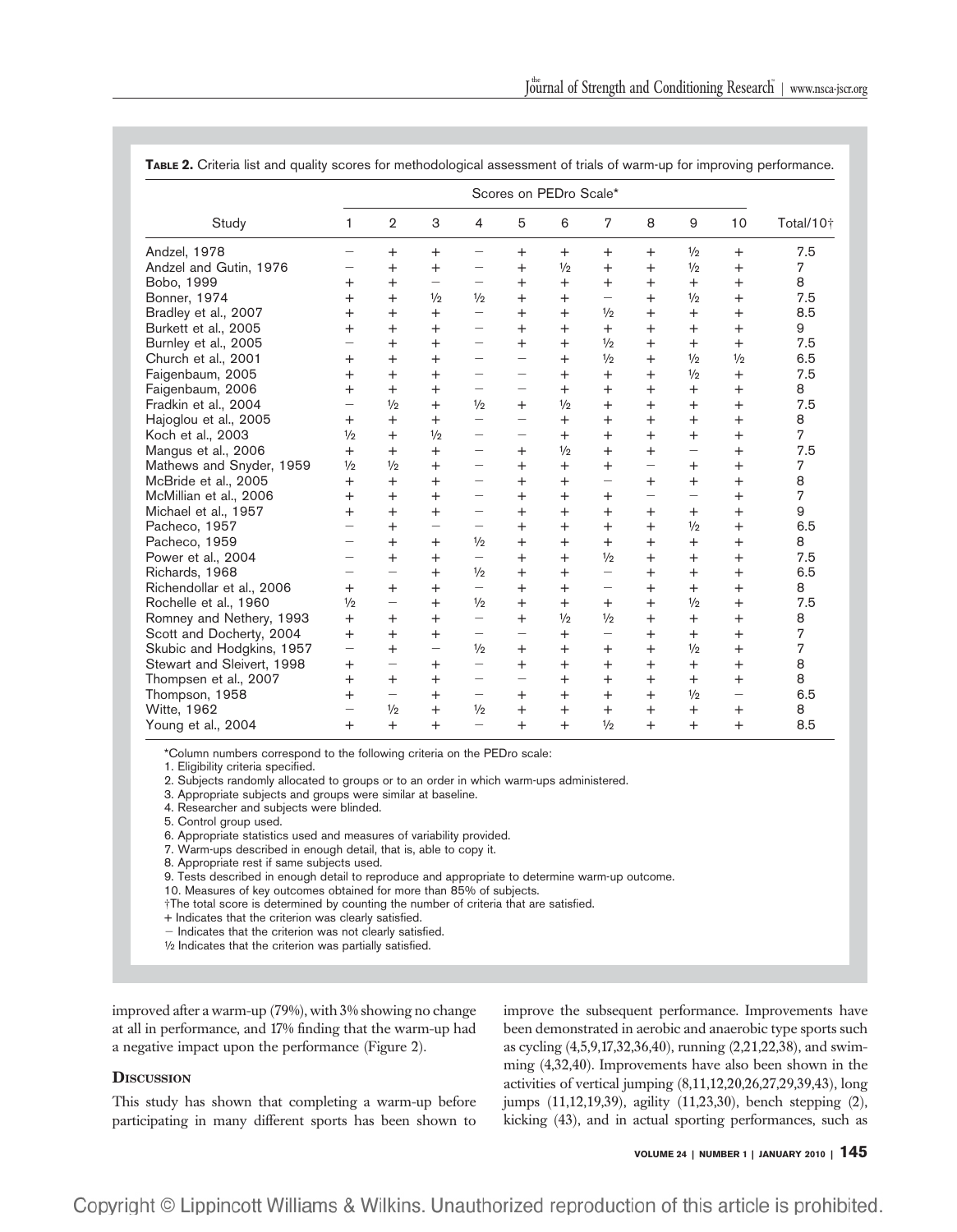softball (24,31,36,42), basketball (36,40), bowling (40), and golf (16). The degree of improvement varied widely, from less than 1% through nearly 20% improvement. As evidenced through studies evaluating multiple variations of similar warm-up protocols, the wide variation in results may be attributable to the specifics of the warm-up practices employed (such as the type or structure of the warm-up) (1,2,7,9,26,29,38,42). This emphasizes the need for continued research to determine which methods of warm-up are best for a given sport or activity.

Although most of the warm-ups and criterion tasks evaluated showed an improvement in performance (79%), 17% showed a decrement. When examining these in more detail, it was shown that many of these warm-ups were not suited to the performance to be performed. For example, 10– 12 jumping jacks were performed before throwing, cycling, and basketball free throw performances. When compared with the best-practice theory of warm-up protocols, these warm-ups did not include aspects specific to the tasks to be performed, and completion of the warm-up was not of a long enough duration for an increase in muscle temperature to occur; thus, it would not be expected that in these circumstances that performances would improve (36). Other examples where performance was decreased after completion of a warm-up included when vigorous activity was completed before vertical jump performance (7,10), weighted warm-ups before running (12), and specific warm-ups followed by longer rest periods before the performance (1). It is important to note that not all of the warm-ups that showed a detriment in performance were inappropriate to the activity, with 36% of the warm-ups that showed a detriment in performance being a suitable warm-up to undertake before the activity (8,9,11,23,36).

Other factors not explored in this analysis may influence what role warm-up has on performance (42). The subjects' initial training status or conditioning levels may impact the results of a warm-up study because a given absolute intensity is a lower relative intensity for a trained person as opposed to an untrained person. A similar phenomenon may be evident for the subjects' age and gender because different age levels and genders may react differently to the same exercises in terms of ability to perform them and fatiguing effects. Most of the studies did not report the timeline from the end of the warm-up until beginning the actual performance, and as such, it is possible that the effect of the warm-up may have decreased. Finally, psychological factors such as self-efficacy or expectations may influence how well a subject adheres or tries in an exercise intervention program.

A number of methodological issues in the studies reviewed may also have impacted upon the results seen. Some of the studies did not have a control group or genuine control condition in the study design. Instead, many of the studies used an actual warm-up procedure as their baseline value and then compared variations in the warm-up with baseline (5,7,11,12,19,29,39,42). Although this still allowed for performance improvements and decrements to be determined, it did not reflect a true increase in performance from baseline because baseline ideally should have consisted of no prior activity. Furthermore, for each instance where warm-up was not demonstrated to improve performance, there are other studies demonstrating that warm-up does improve performance for that particular sport or physical activity. Therefore, it seems that the actual warm-up procedure employed is the major factor influencing the potential performance improvement, and there may be multiple warmups that improve the same performance.

Additionally, many of the studies in this review had very small sample sizes, which meant that many of the confidence intervals crossed the ''zero point'' (i.e., performance may have been improved or impaired). Although the conclusions from this study are based upon the mean results, it is important to note that only 8 of the studies showed an absolute improvement in performance when examining both the means and confidence intervals, with no studies showing an absolute decrement in performance. This provides further support for warming-up being advantageous for performance.

There are several weaknesses in this review, not least the relatively small number of subjects in some of the studies increasing the possible effects of chance. Also, searching for relevant studies is difficult, despite considerable efforts using electronic databases. Hand searching journals and checking of reference lists of retrieved articles increased retrieval of relevant articles. We looked for studies in electronic databases, and checked the reference lists of all included studies and many excluded studies and reviews. One hundred seventytwo articles had to be read, and their reference lists examined to ensure as complete a review as possible, with another 2,183 abstracts read. This study also only investigated the use of a warm-up on actual sporting and physical activity improvements. All studies that examined task specific movements or had physiology based outcomes were excluded. Therefore, it is possible that warming-up may be more or less beneficial for certain outcome measures.

The results of this systematic review and meta-analysis provide the best, if limited, available estimate for warm-up as a measure of performance improvement in physical activities and sporting performances. This review used a systematic review method to eliminate potential sources of bias as much as possible, but this does not guarantee the absence of bias. The PEDro scale, which was used to discriminate between studies of different quality, has not been fully validated; however, it is still one of the preferred methods for this type of study (41). The PEDro scale is, however, unlikely to have biased our conclusions because points are only awarded when a criterion is clearly satisfied and reported. If on a literal reading of a research article, it is possible that a criterion was not satisfied or reported a point is not awarded for that criterion. Because each sport has its own unique qualities, it is possible that warming-up may be a useful performance improvement tool for some sporting

**146** Journal of Strength and Conditioning Research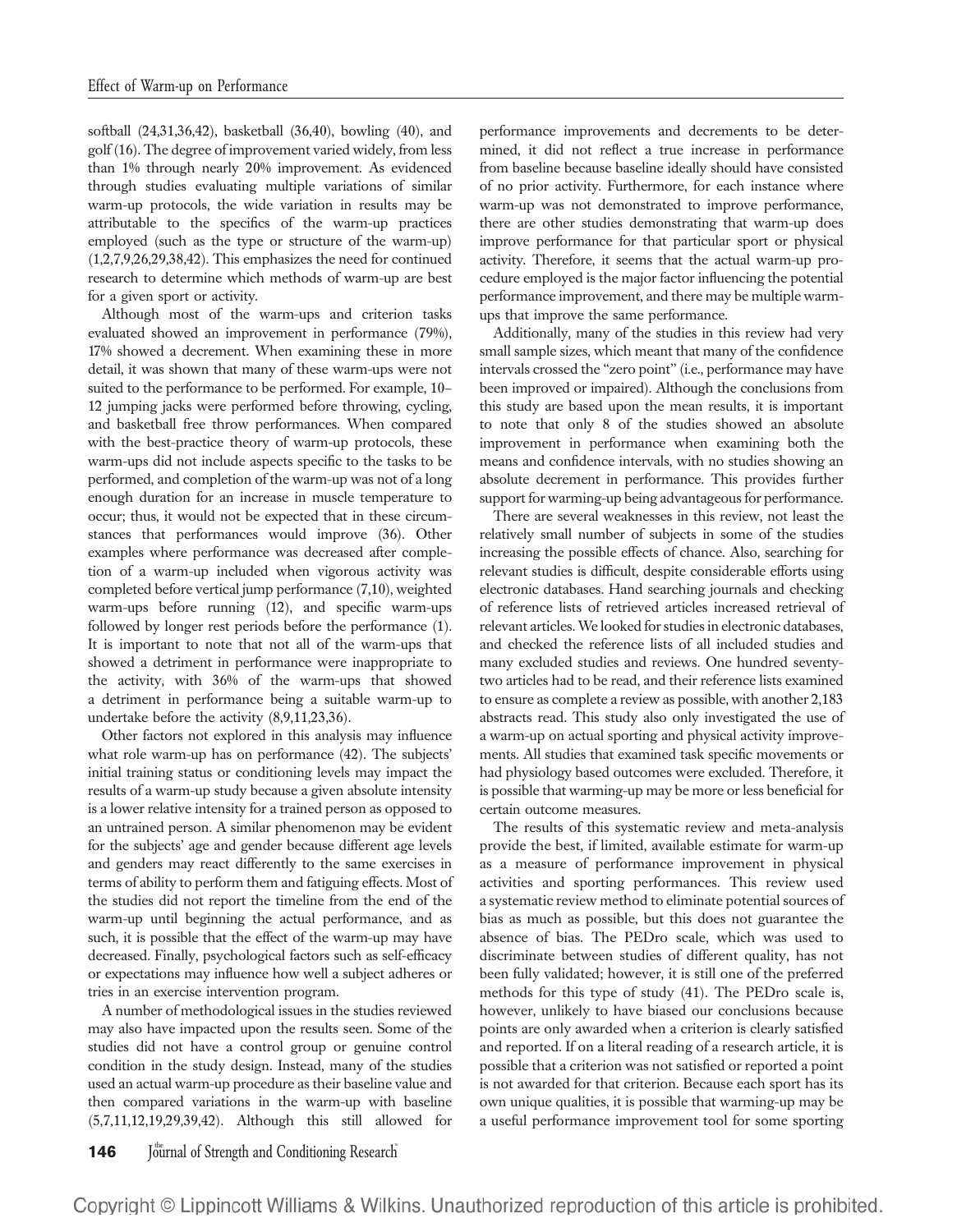activities and not others. This, however, needs further research to confirm or deny.

#### PRACTICAL APPLICATIONS

This systematic review and meta-analysis have shown improved performance after a warm-up 79% of the time. This review included 32 articles of high quality with 92 different combinations of warm-up and criterion tasks to demonstrate this overall performance improvement. This review has also shown that there is little evidence to suggest that warming-up is detrimental to sports participants because many methodological issues exist within the studies that demonstrated such a change. Physical activity participants should therefore be encouraged to perform a period of aerobic exercise, followed by stretching, and ending with a period of activity similar to the event they are to perform before beginning any activity. These activities should focus on the body segments that will be used in the subsequent performance and should not be too intense in nature so as to fatigue the participant. Well-conducted, randomized, controlled trials are needed to further evaluate the role of warming-up before physical activity in relation to performance improvement. Based on the strong evidence that warm-up improves performance, future studies should specifically focus on how each component of warm-up can be optimized to maximize performance in specific sports and activities.

#### **REFERENCES**

- 1. Andzel, WD. The effects of moderate prior exercise and various rest intervals upon cardiorespiratory endurance performance. J Sports Med Phys Fitness 18: 245–252, 1978.
- 2. Andzel, WD and Gutin, B. Prior exercise and endurance performance: A test of the mobilization hypothesis. Res Q 47: 269– 276, 1976.
- 3. Bishop, D. Warm-up II. Performance changes following active warm-up and how to structure the warm-up. Sports Med 33: 483-498, 2003.
- 4. Bobo, M. The effect of selected types of warm-up on swimming performance. Int Sports J 2: 37-43, 1999.
- 5. Bonner, HW. Preliminary exercise: A two factor theory. Res Q 45: 138–147, 1974.
- 6. Bourne, G. The physiological basis of the warm-up. Mod Athlete Coach 30: 36-38, 1992.
- 7. Bradley, PS, Olsen, PD, and Portas, MD. The effect of static, ballistic, and proprioceptive neuromuscular facilitation stretching on vertical jump performance. J Strength Cond Res 21: 223-226, 2007.
- 8. Burkett, LN, Phillips, WT, and Ziuraitis, J. The best warm-up for the vertical jump in college-age athletic men. J Strength Cond Res 19: 673–676, 2005.
- 9. Burnley, M, Doust, JH, and Jones, AM. Effects of prior warm-up regime on severe-intensity cycling performance. Med Sci Sports Exerc 37: 838–845, 2005.
- 10. Church, JB, Wiggins, MS, Moode, M, and Crist, R. Effect of warmup and flexibility treatments on vertical jump performance. J Strength Cond Res 15: 332–336, 2001.
- 11. Faigenbaum, AD, Bellucci, M, Bernieri, A, Bakker, B, and Hoorens, K. Acute effects of different warm-up protocols on fitness performance in children. J Strength Cond Res 19: 376–381, 2005.
- 12. Faigenbaum, AD, McFarland, JE, Schwerdtman, JA, Ratamess, NA, Kang, J, and Hoffman, JR. Dynamic warm-up protocols, with and without a weighted vest, and fitness performance in high school female athletes. J Athletic Train 41: 357-363, 2006.
- 13. Fradkin, AJ, Cameron, PA, and Gabbe, BJ. Is there an association between self-reported warm-up behaviour and golf related injury in female golfers. J Sci Med Sport 10: 66–71, 2007.
- 14. Fradkin, AJ, Finch, CF, and Sherman, CA. Warm-up practices of golfers: Are they adequate. Br J Sports Med 35: 125-127, 2001.
- 15. Fradkin, AJ, Finch, CF, and Sherman, CA. Warm-up attitudes and behaviours of amateur golfers. J Sci Med Sport 6: 210-215, 2003.
- 16. Fradkin, AJ, Sherman, CA, and Finch, C. Improving golf performance with a warm up conditioning programme. Br J Sports Med 38: 762–765, 2004.
- 17. Hajoglou, A, Foster, C, De Koning, JJ, Lucia, A, Kernozek, TW, and Porcari, JP. Effect of warm-up on cycle time trial performance. Med Sci Sports Exerc 37: 1608–1614, 2005.
- 18. Hedrick, A. Physiological responses to warm-up. J Strength Cond Res 14: 25–27, 1992.
- 19. Koch, AJ, O'Bryant, HS, Stone, ME, Sanborn, K, Proulx, C, Hruby, J, Shannonhouse, E, Boros, R, and Stone, MH. Effect of warm-up on the standing broad jump in trained and untrained men and women. J Strength Cond Res 17: 710–714, 2003.
- 20. Mangus, BC, Takahashi, M, Mercer, JA, Holcomb, WR, McWhorter, JW, and Sanchez, R. Investigation of vertical jump performance after completing heavy squat exercises. J Strength Cond Res 20: 597–600, 2006.
- 21. Mathews, DK and Snyder, HA. Effect of warm-up on the 440-yard dash. Res Q 30: 446–451, 1959.
- 22. McBride, JM, Nimphius, S, and Erickson, TM. The acute effects of heavy-load squats and loaded countermovement jumps on sprint performance. J Strength Cond Res 19: 893-897, 2005.
- 23. McMillian, DJ, Moore, JH, Halter, BS, and Taylor, DC. Dynamic vs. static-stretching warm-up: The effect on power and agility performance. J Strength Cond Res 20: 492-499, 2006.
- 24. Michael, E, Skubic, V, and Rochelle, R. Effect of warm-up on softball throw for distance. Res Q 28: 357–363, 1957.
- 25. O'Brien, B, Payne, W, Gastin, P, and Burge, C. A comparison of active and passive warm ups on energy system contribution and performance in moderate heat. Aust J Sci Med Sport 29: 106-109, 1997.
- 26. Pacheco, BA. Improvement in jumping performance due to preliminary exercise. Res Q 28: 55–63, 1957.
- 27. Pacheco, BA. Effectiveness of warm-up exercise in junior high school girls. Res Q 30: 202–213, 1959.
- 28. Power, K, Behm, D, Cahill, F, Carroll, M, and Young, W. An acute bout of static stretching: Effects on force and jumping performance. Med Sci Sports Exerc 36: 1389–1396, 2004.
- 29. Richards, DK. A two-factor theory of the warm-up effect in jumping performance. Res Q 39: 668–673, 1968.
- 30. Richendollar, ML, Darby, LA, and Brown, TM. Ice bag application, active warm-up, and 3 measures of maximal functional performance. J Athletic Train 41: 364–370, 2006.
- 31. Rochelle, RH, Skubic, V, and Michael, ED. Performance as affected by incentive and preliminary warm-up. Res Q 31: 499–504, 1960.
- 32. Romney, NC and Nethery, VM. The effects of swimming and dryland warm-ups on 100-yard freestyle performance in collegiate swimmers. J Swim Res 9: 5–9, 1993.
- 33. Safran, MR, Seaber, AV, and Garrett, WE. Warm-up and muscular injury prevention-an update. Sports Med 8: 239-249, 1989.
- 34. Scott, SL and Docherty, D. Acute effects of heavy preloading on vertical and horizontal jump performance. J Strength Cond Res 18: 201–205, 2004.

VOLUME 24 | NUMBER 1 | JANUARY 2010 | 147